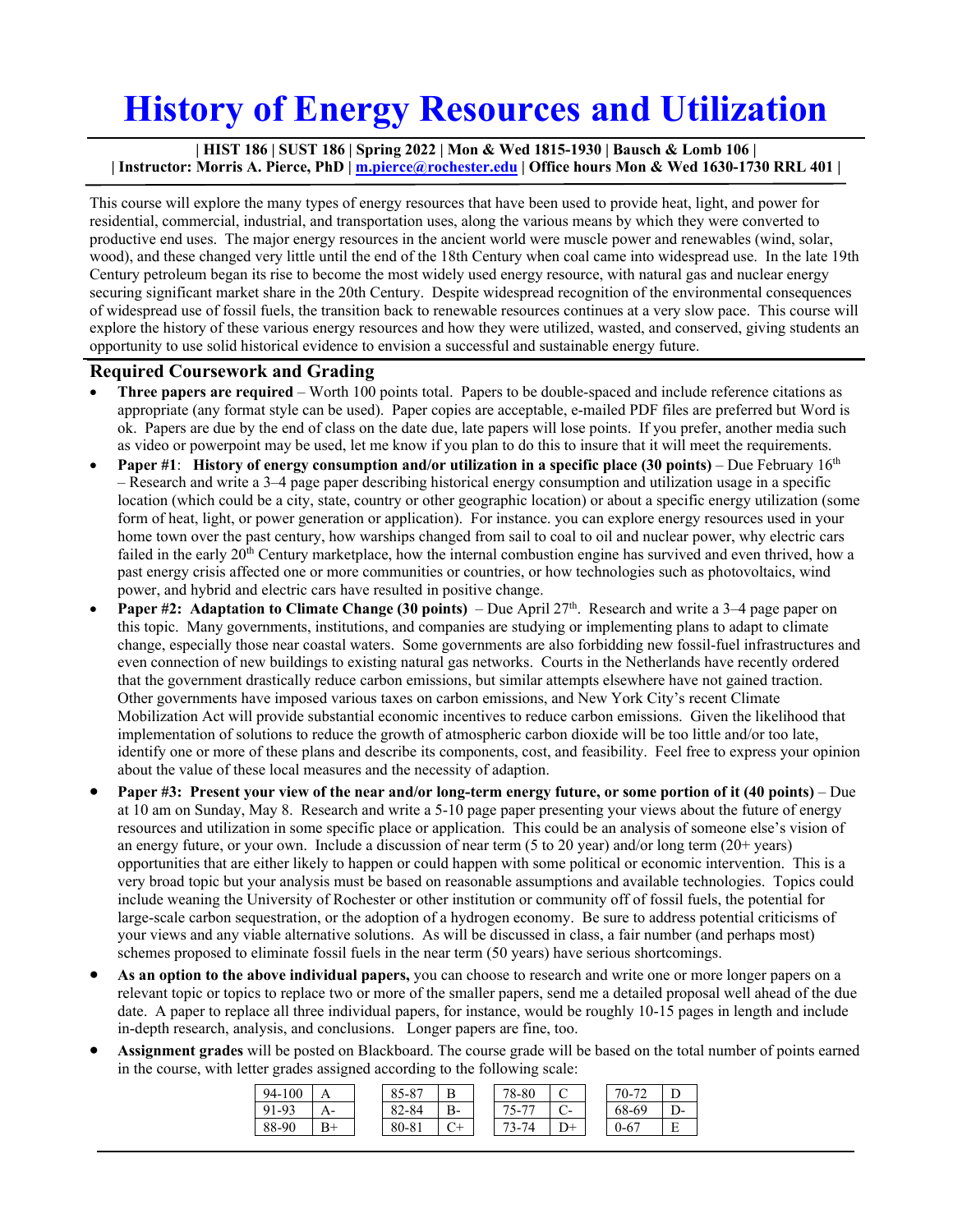## **Texts and Resources**

Lecture slides and links to videos and other course materials will be posted on Blackboard. There are no required books for the course as there are extensive materials available in print and on line. A list of resources is available on Blackboard and will be updated during the semester. Links to relevant articles will also be posted.

## **Course Schedule:**

| 1                       | 12 January  | Introduction and course objectives. What are energy resources, where do they come from, and<br>how do they get extracted and utilized? What is the difference between primary and end-use<br>energy. What is energy and power, and how are they measured? Quads, MTOEs, Joules, Watts,<br>kW, kWh, etc. Overview of current energy resources used in the United States. |  |  |  |  |  |
|-------------------------|-------------|-------------------------------------------------------------------------------------------------------------------------------------------------------------------------------------------------------------------------------------------------------------------------------------------------------------------------------------------------------------------------|--|--|--|--|--|
| $\mathbf{2}$            | 19 January  | Overview of energy resources used in other parts of the world. Energy resources and utilization in<br>ancient civilizations, particularly Greece and Rome - Muscles, Solar, Wind, Water, Biomass,<br>Geothermal, and some Coal                                                                                                                                          |  |  |  |  |  |
| 3                       | 24 January  | Wood, deforestation, and energy conservation in Early Modern Europe and Colonial America                                                                                                                                                                                                                                                                                |  |  |  |  |  |
| $\overline{\mathbf{4}}$ | 26 January  | The Industrial Revolution in Britain and America                                                                                                                                                                                                                                                                                                                        |  |  |  |  |  |
| 5                       | 31 January  | Illumination before electricity                                                                                                                                                                                                                                                                                                                                         |  |  |  |  |  |
| 6                       | 2 February  | Chemical batteries for telegraphs, etc.                                                                                                                                                                                                                                                                                                                                 |  |  |  |  |  |
| $\overline{7}$          | 7 February  | The Steam Engine and Steam Turbine                                                                                                                                                                                                                                                                                                                                      |  |  |  |  |  |
| 8                       | 9 February  | The Internal Combustion Engine                                                                                                                                                                                                                                                                                                                                          |  |  |  |  |  |
| $\boldsymbol{9}$        | 14 February | Coal and the "Smoke Problem" in the 19th Century (and before)                                                                                                                                                                                                                                                                                                           |  |  |  |  |  |
| 10                      | 16 February | Drake's folly and the petroleum industry Paper #1 due                                                                                                                                                                                                                                                                                                                   |  |  |  |  |  |
| 11                      | 21 February | The Prize Part 1 "Our Plan"                                                                                                                                                                                                                                                                                                                                             |  |  |  |  |  |
| 12                      | 23 February | The Prize Part 2 "Empire of Oil"                                                                                                                                                                                                                                                                                                                                        |  |  |  |  |  |
| 13                      | 28 February | The Prize Part 3 "The Black Giant"                                                                                                                                                                                                                                                                                                                                      |  |  |  |  |  |
| 14                      | 2 March     | The Prize Part 4 "War and Oil"                                                                                                                                                                                                                                                                                                                                          |  |  |  |  |  |
|                         | 5-11 March  | <b>Spring Break – No class</b>                                                                                                                                                                                                                                                                                                                                          |  |  |  |  |  |
| 15                      | 14 March    | The Prize Part 5 "Crude Diplomacy"                                                                                                                                                                                                                                                                                                                                      |  |  |  |  |  |
| 16                      | 16 March    | The Prize Part 6 "Power to the Producers"                                                                                                                                                                                                                                                                                                                               |  |  |  |  |  |
| 17                      | 21 March    | The Prize Part 7 "The Tinderbox"                                                                                                                                                                                                                                                                                                                                        |  |  |  |  |  |
| 18                      | 23 March    | The Prize Part 8 "The New Oil Order"                                                                                                                                                                                                                                                                                                                                    |  |  |  |  |  |
| 19                      | 28 March    | Thomas Edison and the widespread adoption of electricity for heat, light, and power.                                                                                                                                                                                                                                                                                    |  |  |  |  |  |
| 20                      | 30 March    | Giant Power, Superpower and the public ownership debate; Rural electrification.                                                                                                                                                                                                                                                                                         |  |  |  |  |  |
| 21                      | 4 April     | Networks of Power – the growth of electric power generation, transmission, and use.                                                                                                                                                                                                                                                                                     |  |  |  |  |  |
| 22                      | 6 April     | The Five-Year Plans: Energy Planning in the Soviet Union and elsewhere                                                                                                                                                                                                                                                                                                  |  |  |  |  |  |
| 23                      | 11 April    | The "Big Inch" pipeline and the growth of the natural gas industry after World War II.                                                                                                                                                                                                                                                                                  |  |  |  |  |  |
| 24                      | 13 April    | The promise of nuclear power: Electricity would be "too cheap to meter"                                                                                                                                                                                                                                                                                                 |  |  |  |  |  |
| 25                      | 18 April    | Public input to energy projects - Hetch Hetchy, Astoria nuclear plant in Queens, Storm King<br>Pumped Storage Project, Glen Canyon dam, Keystone XL oil pipeline, electric transmission lines<br>and natural gas pipelines.                                                                                                                                             |  |  |  |  |  |
| 26                      | 20 April    | Hydraulic fracturing and the War on Coal                                                                                                                                                                                                                                                                                                                                |  |  |  |  |  |
| 27                      | 25 April    | The Green New Deal - Can renewable resources and energy efficiency provide all of our future<br>energy needs at an affordable cost? Several options exist to decarbonize electric generation, but<br>decarbonizing buildings, factories and transportation present significant technical and economic<br>obstacles.                                                     |  |  |  |  |  |
| 28                      | 27 April    | Potential near-term and long-term energy futures. Will batteries make a big difference? Paper #2<br>Due.                                                                                                                                                                                                                                                                |  |  |  |  |  |
|                         | 8 May       | Paper #3 due at 10 am on Sunday, May 8th                                                                                                                                                                                                                                                                                                                                |  |  |  |  |  |